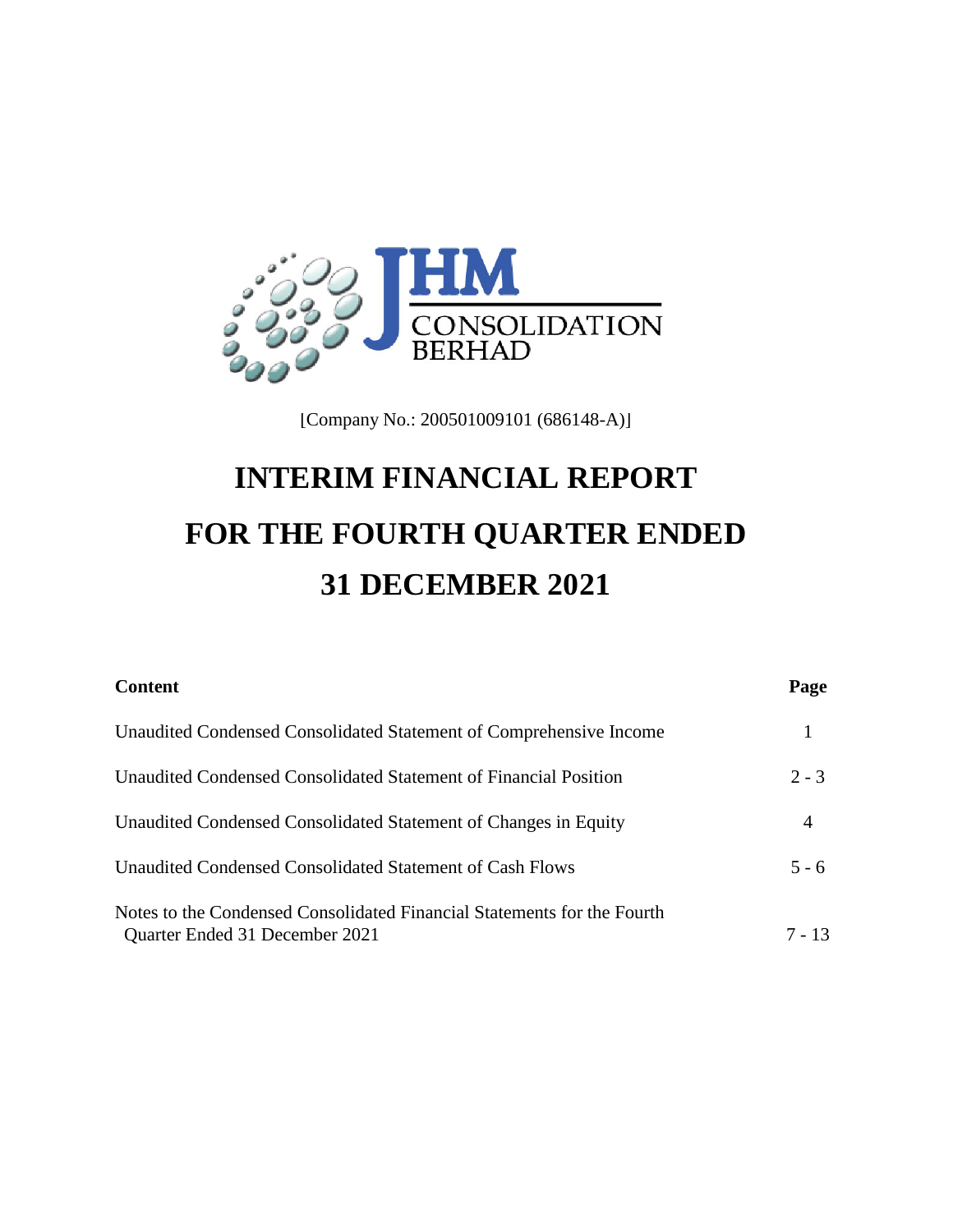# **FOR THE FOURTH QUARTER ENDED 31 DECEMBER 2021 CONDENSED CONSOLIDATED STATEMENT OF COMPREHENSIVE INCOME UNAUDITED INTERIM FINANCIAL REPORT**

|                                                                                               | (Unaudited)<br><b>Current</b><br>Quarter<br>31.12.21<br><b>RM'000</b> | <b>Individual Quarter</b><br>(Unaudited)<br><b>Preceding Year</b><br>Corresponding<br>Quarter<br>31.12.20<br><b>RM'000</b> | (Unaudited)<br><b>Current Year</b><br><b>To Date</b><br>31.12.21<br><b>RM'000</b> | <b>Cumulative Quarter</b><br>(Unaudited)<br><b>Preceding Year</b><br>Corresponding<br><b>Period</b><br>31.12.20<br><b>RM'000</b> |
|-----------------------------------------------------------------------------------------------|-----------------------------------------------------------------------|----------------------------------------------------------------------------------------------------------------------------|-----------------------------------------------------------------------------------|----------------------------------------------------------------------------------------------------------------------------------|
| Revenue                                                                                       | 94,756                                                                | 76,237                                                                                                                     | 296,565                                                                           | 250,970                                                                                                                          |
| Cost of sales                                                                                 | (75, 104)                                                             | (57, 797)                                                                                                                  | (241, 136)                                                                        | (198, 145)                                                                                                                       |
| Gross profit                                                                                  | 19,652                                                                | 18,440                                                                                                                     | 55,429                                                                            | 52,825                                                                                                                           |
| Other operating income                                                                        | 4,679                                                                 | 252                                                                                                                        | 13,248                                                                            | 3,512                                                                                                                            |
| Administrative expenses                                                                       | (7,067)                                                               | (7,262)                                                                                                                    | (23, 365)                                                                         | (24, 750)                                                                                                                        |
| Operating profit                                                                              | 17,264                                                                | 11,430                                                                                                                     | 45,312                                                                            | 31,587                                                                                                                           |
| Finance costs                                                                                 | (493)                                                                 | (546)                                                                                                                      | (2,011)                                                                           | (2,045)                                                                                                                          |
| Share of loss of associated companies                                                         | (213)                                                                 |                                                                                                                            | (247)                                                                             |                                                                                                                                  |
| Profit before tax                                                                             | 16,558                                                                | 10,884                                                                                                                     | 43,054                                                                            | 29,542                                                                                                                           |
| Tax expenses                                                                                  | (3,799)                                                               | (2,843)                                                                                                                    | (8, 747)                                                                          | (8,156)                                                                                                                          |
| Total comprehensive income for the period                                                     | 12,759                                                                | 8,041                                                                                                                      | 34,307                                                                            | 21,386                                                                                                                           |
| Profit/(loss) attributable to:<br>-Owners of the parent<br>-Non-controlling interests ("NCI") | 12,912<br>(153)<br>12,759                                             | 8,041<br>8,041                                                                                                             | 34,491<br>(184)<br>34,307                                                         | 21,387<br>(1)<br>21,386                                                                                                          |
| Earnings per share attributable to<br>owners of the parent (sen):<br>- Basic                  | 2.32                                                                  | 1.44                                                                                                                       | 6.19                                                                              | 3.84                                                                                                                             |

# **Notes:**

The Condensed Consolidated Statement of Comprehensive Income should be read in conjunction with the Group's audited financial statements for the financial year ended 31 December 2020 and the accompanying explanatory notes attached to this report.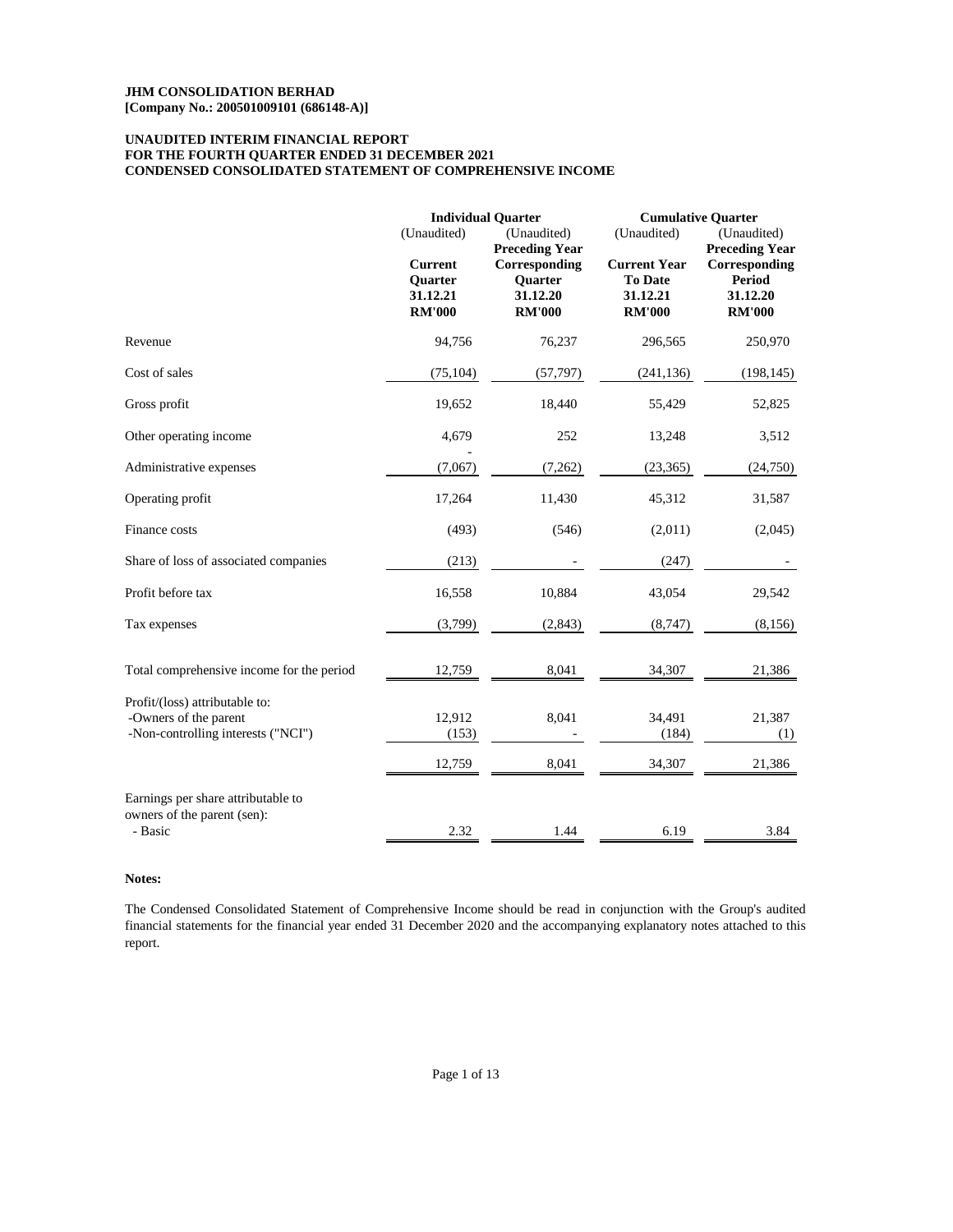# **CONDENSED CONSOLIDATED STATEMENT OF FINANCIAL POSITION UNAUDITED INTERIM FINANCIAL REPORT FOR THE FOURTH QUARTER ENDED 31 DECEMBER 2021**

|                                             | <b>Note</b> | (Unaudited)<br>At End<br>of Current<br><b>Year to Date</b><br>31.12.21<br><b>RM'000</b> | (Audited)<br>At End<br>of Preceding<br><b>Financial Year</b><br>31.12.20<br><b>RM'000</b> |
|---------------------------------------------|-------------|-----------------------------------------------------------------------------------------|-------------------------------------------------------------------------------------------|
| <b>ASSETS</b>                               |             |                                                                                         |                                                                                           |
| <b>Non-current assets</b>                   |             |                                                                                         |                                                                                           |
| Property, plant and equipment               |             | 126,803                                                                                 | 101,105                                                                                   |
| Right-of-use assets                         |             | 2,171                                                                                   | 3,416                                                                                     |
| Investment in associated companies          |             | 1,303                                                                                   |                                                                                           |
| Goodwill on Consolidation                   |             | 21,532                                                                                  | 21,532                                                                                    |
|                                             |             | 151,809                                                                                 | 126,053                                                                                   |
| <b>Current assets</b>                       |             |                                                                                         |                                                                                           |
| Inventories                                 |             | 70,735                                                                                  | 34,578                                                                                    |
| Trade receivables                           |             | 126,472                                                                                 | 130,975                                                                                   |
| Other receivables, deposits and prepayments |             | 7,981                                                                                   | 5,791                                                                                     |
| Tax recoverable                             |             | 4,359                                                                                   | 2,012                                                                                     |
| Cash and cash equivalents                   |             | 46,620                                                                                  | 30,745                                                                                    |
|                                             |             | 256,167                                                                                 | 204,101                                                                                   |
| Non-current assets held for sale            |             |                                                                                         | 5,096                                                                                     |
|                                             |             | 256,167                                                                                 | 209,197                                                                                   |
| <b>TOTAL ASSETS</b>                         |             | 407,976                                                                                 | 335,250                                                                                   |
|                                             |             |                                                                                         |                                                                                           |
| <b>EQUITY AND LIABILITIES</b>               |             |                                                                                         |                                                                                           |
| Share capital<br>Retained profits           |             | 113,231<br>152,372                                                                      | 113,231<br>120,669                                                                        |
| Capital reserve                             |             | (15,957)                                                                                | (15,957)                                                                                  |
|                                             |             | 249,646                                                                                 | 217,943                                                                                   |
| Non controlling interests                   |             | 312                                                                                     | 496                                                                                       |
| <b>Total equity</b>                         |             | 249,958                                                                                 | 218,439                                                                                   |
|                                             |             |                                                                                         |                                                                                           |
| <b>Non-current liabilities</b>              | 22          |                                                                                         |                                                                                           |
| <b>Borrowings</b><br>Lease liabilities      |             | 54,188<br>930                                                                           | 32,738<br>2.515                                                                           |
| Deferred tax liabilities                    |             | 4,620                                                                                   | 2,014                                                                                     |
|                                             |             | 59,738                                                                                  | 37,267                                                                                    |
| <b>Current liabilities</b>                  |             |                                                                                         |                                                                                           |
| Trade payables                              |             | 53,241                                                                                  | 32,211                                                                                    |
| Other payables and accruals                 |             | 17,073                                                                                  | 22,881                                                                                    |
| <b>Borrowings</b>                           | 22          | 24,493                                                                                  | 22,000                                                                                    |
| Lease liabilities                           |             | 1,107                                                                                   | 687                                                                                       |
| Refund liabilities                          |             | 280                                                                                     | 196                                                                                       |
| Tax payables                                |             | 2,086                                                                                   | 1,569                                                                                     |
|                                             |             | 98,280                                                                                  | 79,544                                                                                    |
| <b>Total liabilities</b>                    |             | 158,018                                                                                 | 116,811                                                                                   |
| <b>TOTAL EQUITY AND LIABILITIES</b>         |             | 407,976                                                                                 | 335,250                                                                                   |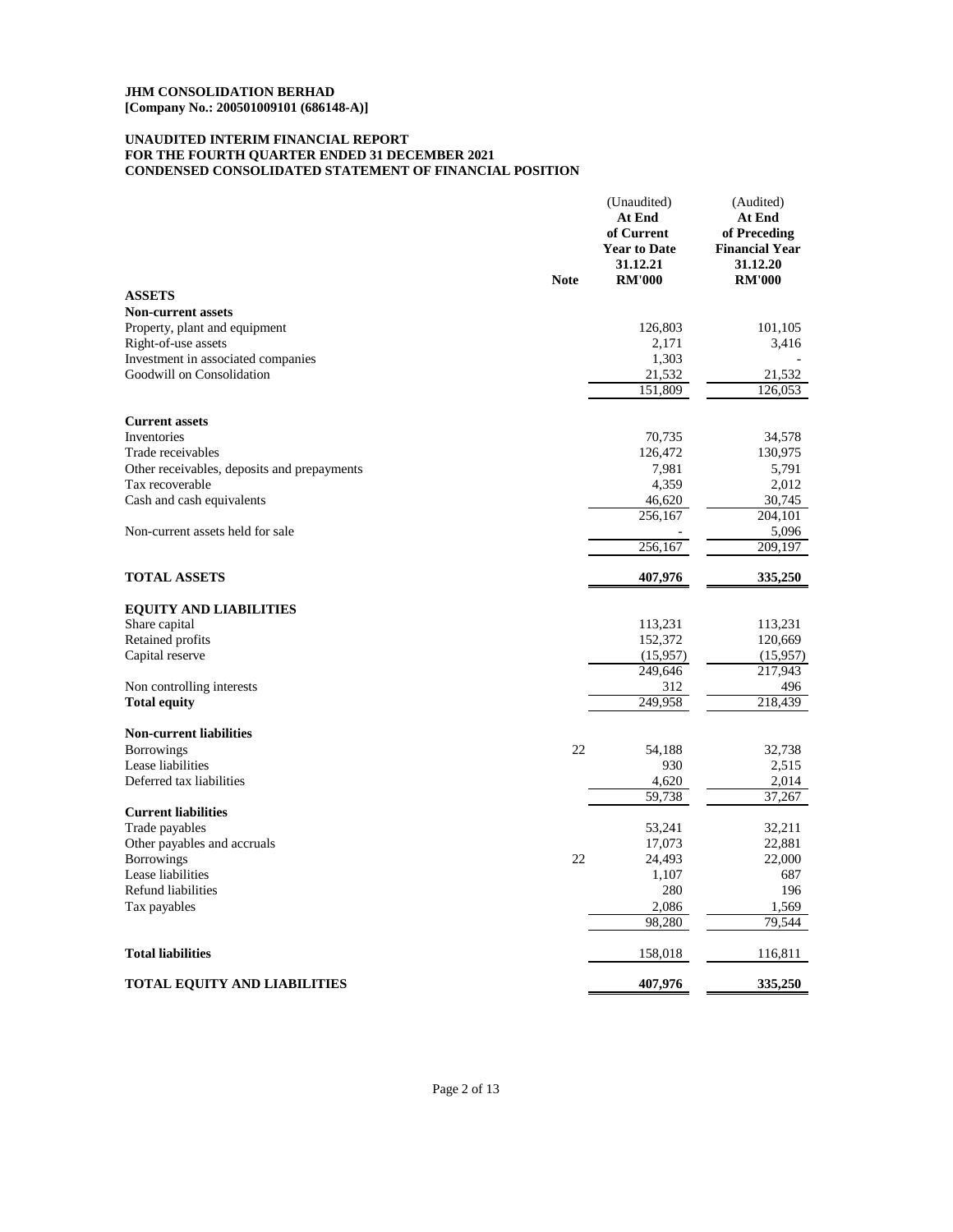# **CONDENSED CONSOLIDATED STATEMENT OF FINANCIAL POSITION UNAUDITED INTERIM FINANCIAL REPORT FOR THE FOURTH QUARTER ENDED 31 DECEMBER 2021**

|                           | (Unaudited)<br>At End<br>of Current<br><b>Year to Date</b><br>31.12.21<br><b>RM'000</b> | (Audited)<br>At End<br>of Preceding<br><b>Financial Year</b><br>31.12.20<br><b>RM'000</b> |
|---------------------------|-----------------------------------------------------------------------------------------|-------------------------------------------------------------------------------------------|
| Net assets per share (RM) | 0.45                                                                                    | 0.39                                                                                      |

**Note:**

The Condensed Consolidated Statement of Financial Position should be read in conjunction with the Group's audited financial statements for the financial year ended 31 December 2020 and the accompanying explanatory notes attached to this report.

**[ Remainder page intentionally left blank ]**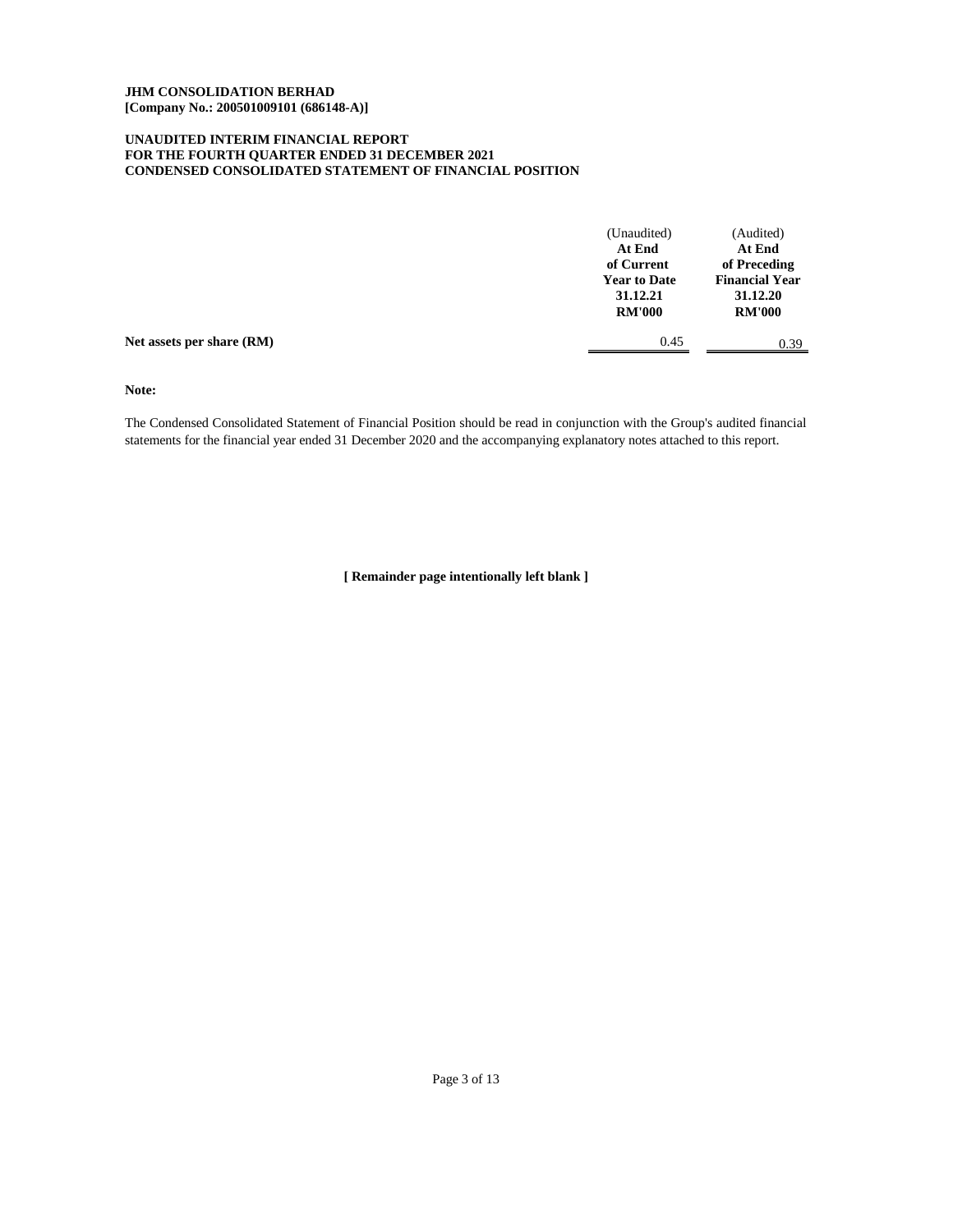# **UNAUDITED INTERIM FINANCIAL REPORT FOR THE FOURTH QUARTER ENDED 31 DECEMBER 2021 CONDENSED CONSOLIDATED STATEMENT OF CHANGES IN EQUITY**

|                                                                                                                                     |                                       | ------------- Non distributable -------------   ---- Distributable ---- |                                         |                                          |                               |                                                             |                                      |
|-------------------------------------------------------------------------------------------------------------------------------------|---------------------------------------|-------------------------------------------------------------------------|-----------------------------------------|------------------------------------------|-------------------------------|-------------------------------------------------------------|--------------------------------------|
|                                                                                                                                     | <b>Share Capital</b><br><b>RM'000</b> | <b>Treasury Shares</b><br><b>RM'000</b>                                 | <b>Capital Reserve</b><br><b>RM'000</b> | <b>Retained Profits</b><br><b>RM'000</b> | <b>Total</b><br><b>RM'000</b> | <b>Non-Controlling</b><br><b>Interests</b><br><b>RM'000</b> | <b>Total Equity</b><br><b>RM'000</b> |
| <b>Balance as at 1 January 2021</b>                                                                                                 | 113,231                               |                                                                         | (15,957)                                | 120,669                                  | 217,943                       | 496                                                         | 218,439                              |
| Total comprehensive income for the period                                                                                           |                                       |                                                                         |                                         | 34,491                                   | 34,491                        | (184)                                                       | 34,307                               |
| Transaction with owners:<br>Dividend Paid                                                                                           |                                       |                                                                         | $\overline{a}$                          | (2,788)                                  | (2,788)                       |                                                             | (2,788)                              |
| <b>Balance as at 31 December 2021</b>                                                                                               | 113,231                               | $\sim$                                                                  | (15,957)                                | 152,372                                  | 249,646                       | 312                                                         | 249,958                              |
| Balance as at 1 January 2020                                                                                                        | 113,231                               |                                                                         | (15,957)                                | 104,148                                  | 201,422                       | $\overline{\phantom{0}}$                                    | 201,422                              |
| Total comprehensive income for the period                                                                                           |                                       |                                                                         |                                         | 21,387                                   | 21,387                        | (1)                                                         | 21,386                               |
| Transaction with owners:<br>Issuance of share to Non-controlling interest<br>of a subsidiary<br>Gain on disposal of Treasury Shares |                                       |                                                                         |                                         | 707                                      | 707                           | 500                                                         | 500<br>707                           |
| Dividend Paid                                                                                                                       |                                       |                                                                         | $\overline{\phantom{0}}$                | (5,576)                                  | (5,576)                       |                                                             | (5,576)                              |
| <b>Balance as at 31 December 2020</b>                                                                                               | 113,231                               | ٠                                                                       | (15,957)                                | 120,666                                  | 217,940                       | 499                                                         | 218,439                              |

#### **Note:**

The Condensed Consolidated Statement of Changes in Equity should be read in conjunction with the Group's audited financial statements for the financial year ended 31 December 2020 and the accompanying explanatory notes attached to this report.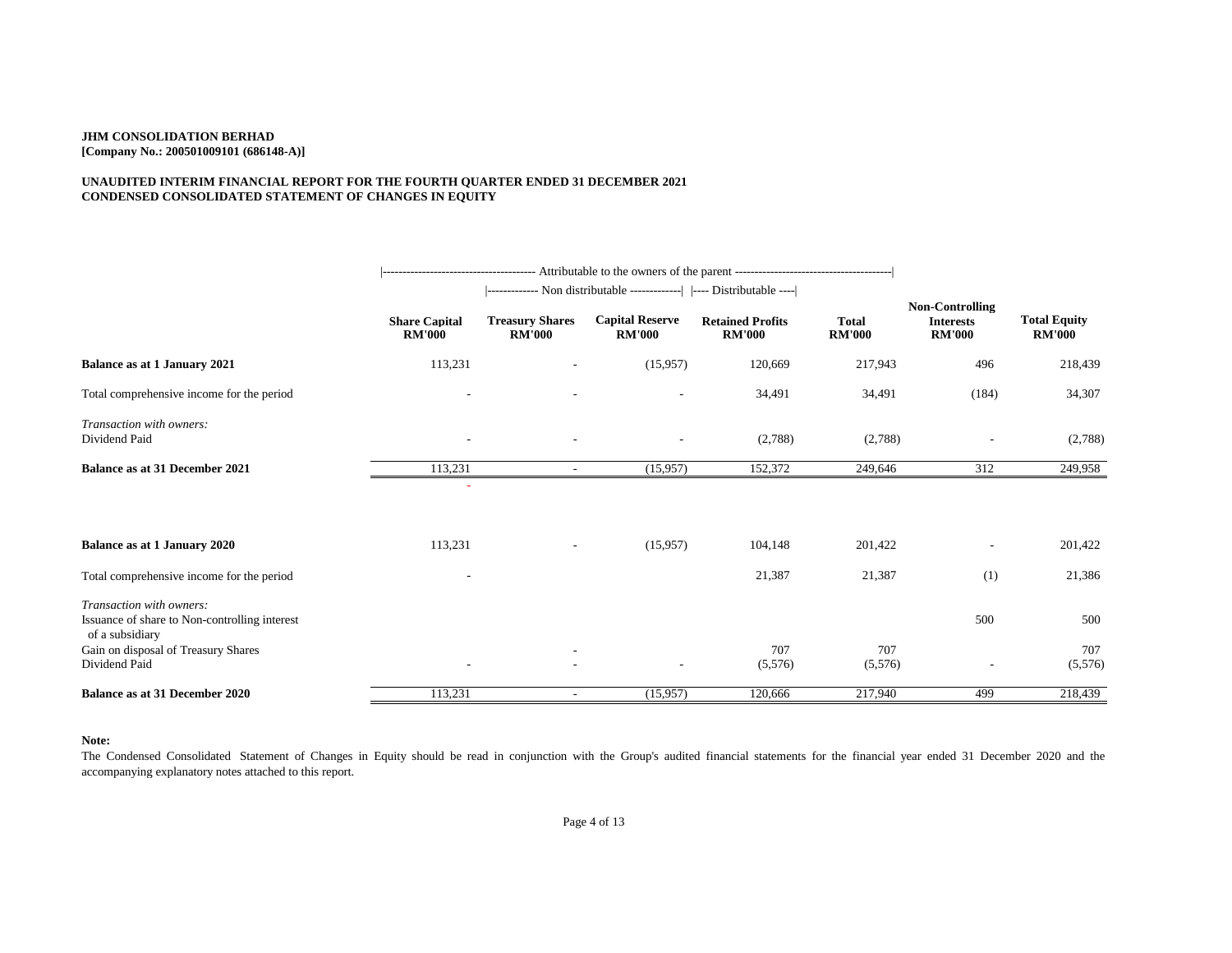# **UNAUDITED INTERIM FINANCIAL REPORT CONDENSED CONSOLIDATED STATEMENT OF CASH FLOWS FOR THE FOURTH QUARTER ENDED 31 DECEMBER 2021**

|                                                                            | (Unaudited)                                                        | (Audited)<br><b>Preceding Year</b>                          |
|----------------------------------------------------------------------------|--------------------------------------------------------------------|-------------------------------------------------------------|
|                                                                            | <b>Current Year</b><br><b>To Date</b><br>31.12.21<br><b>RM'000</b> | Corresponding<br><b>Period</b><br>31.12.20<br><b>RM'000</b> |
| <b>CASH FLOWS FROM OPERATING ACTIVITIES</b>                                |                                                                    |                                                             |
| Profit before taxation                                                     | 43,054                                                             | 29,542                                                      |
| Adjustments for:                                                           |                                                                    |                                                             |
| -Non cash items                                                            | 5,884                                                              | 15,300                                                      |
| -Interest expense                                                          | 1,895                                                              | 1,906                                                       |
| -Interest income                                                           | (404)                                                              | (687)                                                       |
| Operating profit before working capital changes                            | 50,429                                                             | 46,061                                                      |
| Decrease/(Increase) in inventories                                         | (36, 157)                                                          | (3,524)                                                     |
| Increase in receivables                                                    | 7,036                                                              | (33, 420)                                                   |
| (Decrease)/Increase in payables<br>Cash generated from operations          | 15,452                                                             | 15,548                                                      |
|                                                                            | 36,760                                                             | 24,665<br>(9,716)                                           |
| Net income tax paid<br>Interest paid                                       | (7,995)                                                            | (1,906)                                                     |
| Net cash generated from operating activities                               | (1,895)<br>26,870                                                  | 13,043                                                      |
|                                                                            |                                                                    |                                                             |
| <b>CASH FLOWS FROM INVESTING ACTIVITIES</b>                                |                                                                    |                                                             |
| Interest received                                                          | 404                                                                | 556                                                         |
| Investment in associated companies                                         | (1,550)                                                            |                                                             |
| Placement of Fixed Deposit                                                 | (1,401)                                                            | (2,000)                                                     |
| Proceed from disposal of property, plant and equipment                     | 7,851                                                              | 83                                                          |
| Purchase of property, plant and equipment*                                 | (15,519)                                                           | (21, 382)                                                   |
| Net cash used in investing activities                                      | (10,215)                                                           | (22, 743)                                                   |
| <b>CASH FLOWS FROM FINANCING ACTIVITIES</b>                                |                                                                    |                                                             |
| Nat of Payment of hire purchase loans                                      | (5,773)                                                            | (5,709)                                                     |
| Payment of lease liabilities                                               | (775)                                                              | (799)                                                       |
| Net of drawdown / (repayment) of trade financing                           | 727                                                                | (1,609)                                                     |
| Net of drawdown / (repayment) of term loans                                | 8,232                                                              | (1,490)                                                     |
| Proceeds from issuance of share to NCI of a subsidiary                     |                                                                    | 500                                                         |
| Purchase of tressury shares                                                |                                                                    | (768)                                                       |
| Proceeds from disposal of Treasury shares                                  |                                                                    | 1,476                                                       |
| Payment of Dividend                                                        | (2,788)                                                            | (5,576)                                                     |
| Net cash from financing activities                                         | (377)                                                              | (13, 975)                                                   |
| NET INCREASE IN CASH AND CASH EQUIVALENTS                                  | 16,278                                                             | (23, 675)                                                   |
| CASH AND CASH EQUIVALENTS AT BEGINNING                                     | 21,805                                                             | 45,480                                                      |
| CASH AND CASH EQUIVALENTS AT END                                           | 38.083                                                             | 21,805                                                      |
|                                                                            |                                                                    |                                                             |
| The cash and Cash equivalents are represented by:                          | 46,620                                                             | 30,745                                                      |
| Cash and cash equivalents<br>Less: Fixed deposits pledged to licensed bank |                                                                    |                                                             |
|                                                                            | (8,537)<br>38,083                                                  | (7, 136)<br>23,609                                          |
| Less: Bank overdraft                                                       |                                                                    |                                                             |
|                                                                            | 38,083                                                             | (1,804)<br>21,805                                           |
|                                                                            |                                                                    |                                                             |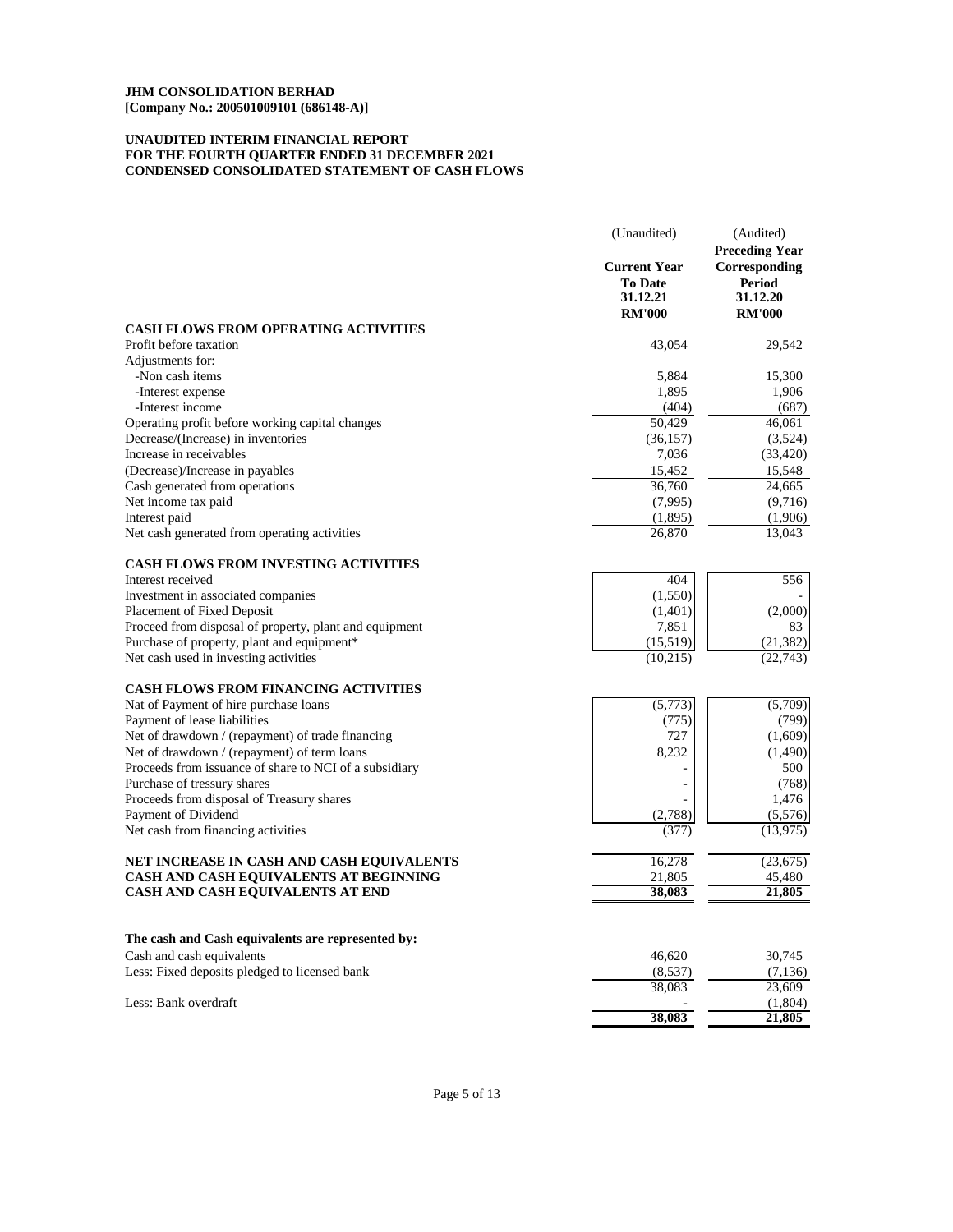# **UNAUDITED INTERIM FINANCIAL REPORT FOR THE FOURTH QUARTER ENDED 31 DECEMBER 2021 CONDENSED CONSOLIDATED STATEMENT OF CASH FLOWS**

|                                             | (Unaudited)                                                        | (Audited)                                                                     |
|---------------------------------------------|--------------------------------------------------------------------|-------------------------------------------------------------------------------|
|                                             | <b>Current Year</b><br><b>To Date</b><br>31.12.21<br><b>RM'000</b> | <b>Preceding Year</b><br>Corresponding<br>Period<br>31.12.20<br><b>RM'000</b> |
| * Purchase of property, plant and equipment |                                                                    |                                                                               |
| Total acquisition cost                      | 38,080                                                             | 28,855                                                                        |
| Acquired under finance lease                | (22, 561)                                                          | (7, 473)                                                                      |
| Total cash acquisition                      | 15.519                                                             | 21,382                                                                        |

**Note:**

The Condensed Consolidated Statement of Cash Flows should be read in conjunction with the Group's audited financial statements for the financial year ended 31 December 2020 and the accompanying explanatory notes attached to this report.

**[ Remainder page intentionally left blank ]**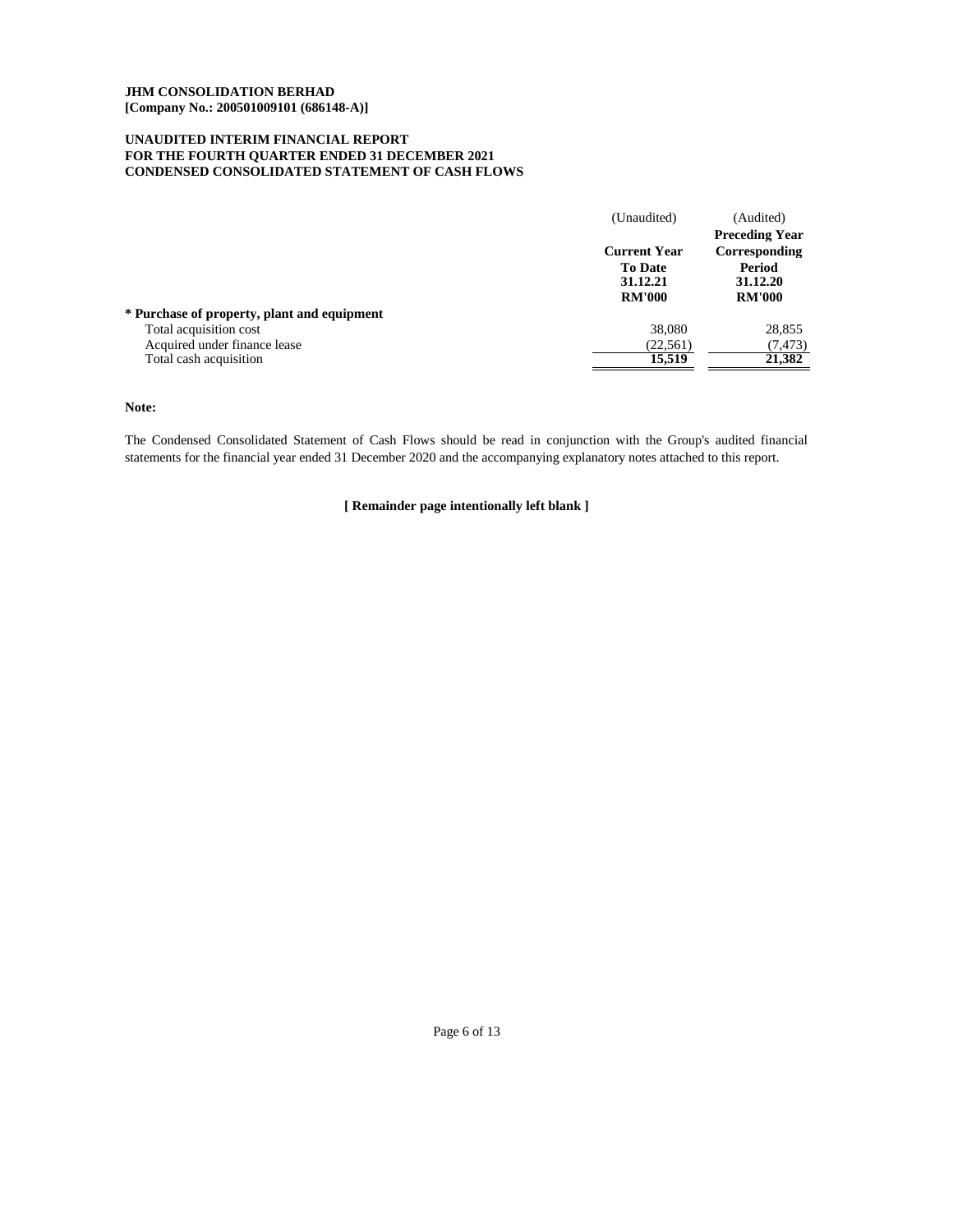## **NOTES TO THE CONDENSED CONSOLIDATED FINANCIAL STATEMENTS FOR FOURTH QUARTER ENDED 31 DECEMBER 2021**

#### **1. Basis Of Preparation**

The condensed consolidated interim financial statements ("Report") are unaudited and have been prepared in accordance with Malaysian Financial Reporting Standards ("MFRS") 134: Interim Financial Reporting and paragraph 9.22 of the Listing Requirements of Bursa Malaysia Securities Berhad.

This condensed report should be read in conjunction with the audited financial statements for the financial year ended 31 December 2020. The explanatory notes attached to this Report provide an explanation of events and transactions that are significant to an understanding of the changes in the financial position and performance of the Group since the financial year ended 31 December 2020.

The accounting policies adopted for this Report are consistent with those of the last audited financial statements for the financial year ended ("FYE") 31 December 2020.

The adoption of the new/amended MFRS and its amendments does not give rise to any adjustment to the opening balances of retained profit of prior and current years or changes in comparatives.

#### **2. Auditors' Report on Preceding Annual Financial Statements**

The auditors' report on the financial statements of the Group for the FYE 31 December 2020 were not subject to any audit qualification.

#### **3. Seasonality or Cyclicality Factors**

The Group's operations were not materially affected by any major seasonal or cyclical changes during the financial year and the current quarter under review.

#### **4. Unusual Items**

There were no unusual items affecting assets, liabilities, equity, net income or exceptional items for the current quarter to date under review.

#### **5. Material Changes in Estimates of Amounts Reported**

There were no material changes in the estimates used for the preparation of this interim financial report.

## **6. Debt and Equity Securities**

There were no issuance, cancellations, repurchases, resale and repayment of debt and equity securities for the current quarter under review.

## **7. Dividend Paid**

The Company had declared the fourth interim single tier dividend of 0.5 cents per share amounting to RM2,788,000 in respect of the financial year ended 31 December 2020 which was paid on 31 March 2021.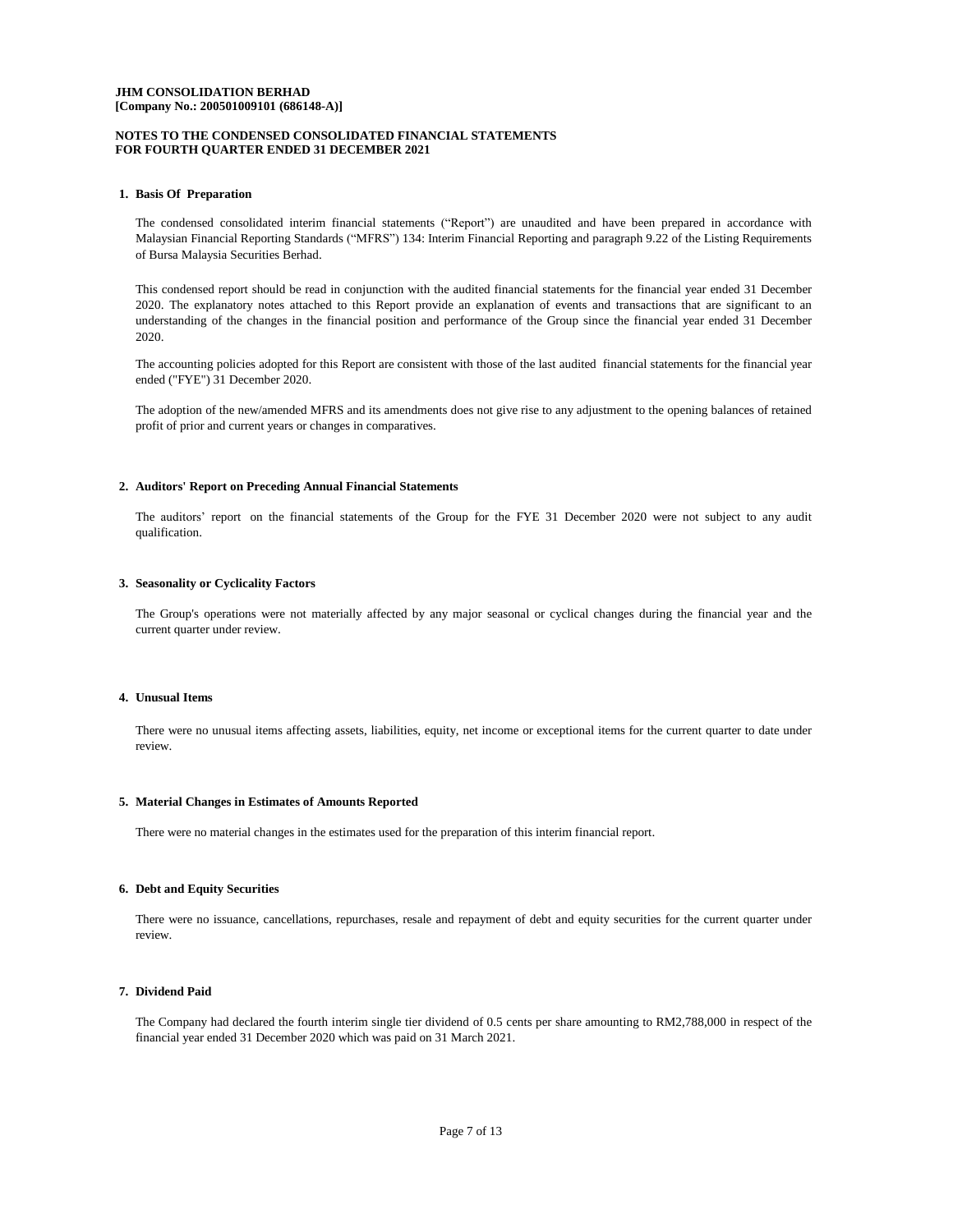## **NOTES TO THE CONDENSED CONSOLIDATED FINANCIAL STATEMENTS FOR FOURTH QUARTER ENDED 31 DECEMBER 2021**

#### **8. Segmental Information**

Segmental information is presented in respect of the Group's business segments.

# **Results for the Year-To-Date ended 31 December 2021**

| <b>Segment Revenue</b>                | Automotive<br><b>RM'000</b> | $\langle$ -------------- Manufacturing -<br><b>Industrial</b><br><b>RM'000</b> | -----------><br><b>Others</b><br><b>RM'000</b> | <b>Investment</b><br>Holding<br><b>RM'000</b> | Adjustment<br><b>RM'000</b> | <b>Total</b><br><b>RM'000</b> |
|---------------------------------------|-----------------------------|--------------------------------------------------------------------------------|------------------------------------------------|-----------------------------------------------|-----------------------------|-------------------------------|
|                                       |                             |                                                                                |                                                |                                               |                             |                               |
| Revenue from external customers       | 179.871                     | 116,307                                                                        | 159                                            | 228                                           |                             | 296,565                       |
| Inter-segment revenue                 | 23.785                      | 3.048                                                                          | ۰                                              | 11.836                                        | (38.669)                    |                               |
| Total revenue                         | 203,656                     | 119,355                                                                        | 159                                            | 12,064                                        | (38,669)                    | 296,565                       |
| <b>Segment Results</b>                | 34.372                      | 11.647                                                                         | 20                                             | (1,131)                                       | ۰                           | 44,908                        |
| Interest income                       |                             |                                                                                |                                                |                                               |                             | 404                           |
| Interest expense                      |                             |                                                                                |                                                |                                               |                             | (2,011)                       |
| Share of loss of associated companies |                             |                                                                                |                                                |                                               |                             | (247)                         |
| Profit before tax                     |                             |                                                                                |                                                |                                               |                             | 43,054                        |
| Tax expenses                          |                             |                                                                                |                                                |                                               |                             | (8,747)                       |
| Net profit for the period             |                             |                                                                                |                                                |                                               |                             | 34,307                        |
|                                       |                             |                                                                                |                                                |                                               |                             |                               |

# **Results for the Year-To-Date ended 31 December 2020**

|                                                                                                                                 |                                    | $\langle$ -------------- Manufacturing --------------> |                                | Investment               |                             |                                                         |
|---------------------------------------------------------------------------------------------------------------------------------|------------------------------------|--------------------------------------------------------|--------------------------------|--------------------------|-----------------------------|---------------------------------------------------------|
| <b>Segment Revenue</b>                                                                                                          | <b>Automotive</b><br><b>RM'000</b> | <b>Industrial</b><br><b>RM'000</b>                     | <b>Others</b><br><b>RM'000</b> | Holding<br><b>RM'000</b> | Adjustment<br><b>RM'000</b> | <b>Total</b><br><b>RM'000</b>                           |
| Revenue from external customers<br>Inter-segment revenue                                                                        | 154,446<br>16,533                  | 93.832<br>1,427                                        | 2.042                          | 650<br>11,882            | (29, 842)                   | 250,970                                                 |
| Total revenue                                                                                                                   | 170.979                            | 95,259                                                 | 2,042                          | 12,532                   | (29, 842)                   | 250,970                                                 |
| <b>Segment Results</b><br>Interest income<br>Interest expense<br>Profit before tax<br>Tax expenses<br>Net profit for the period | 23,588                             | 10,283                                                 | (1,620)                        | (1,134)                  | ٠.                          | 31,117<br>470<br>(2,045)<br>29,542<br>(8,156)<br>21,386 |

# **9. Valuation of Property, Plant and Equipment**

There has been no revaluation of property, plant and equipment during the quarter ended 31 December 2021.

As at 31 December 2021, all property, plant and equipment were stated at cost less accumulated depreciation.

# **10. Significant Events After the Reporting Period**

There were no unusual items affecting assets, liabilities, equity, net income or exceptional items for the current quarter to date under review.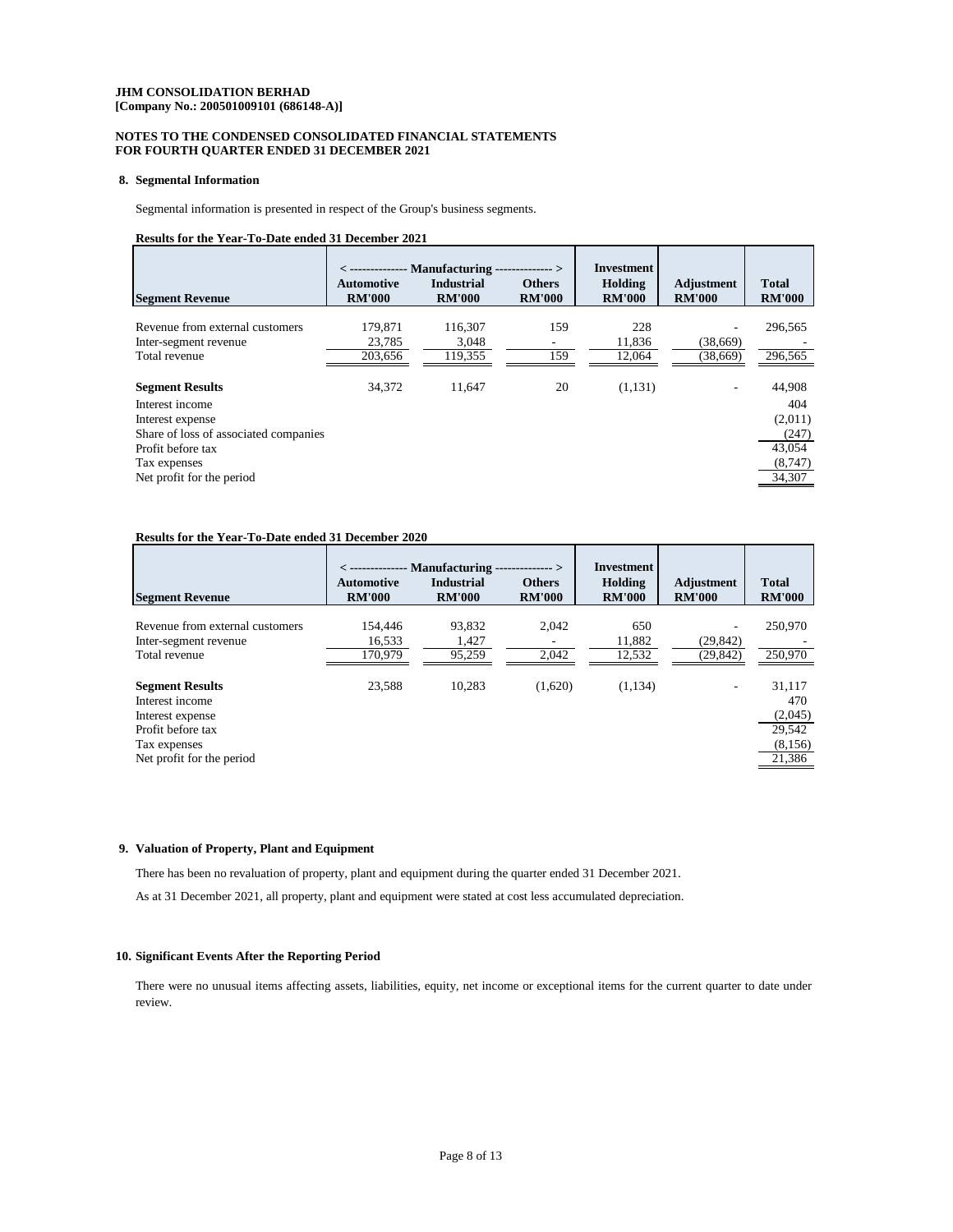## **NOTES TO THE CONDENSED CONSOLIDATED FINANCIAL STATEMENTS FOR FOURTH QUARTER ENDED 31 DECEMBER 2021**

#### **11. Changes in the Composition of the Group**

Save for the events below, there were no changes in the composition of the Group for the current quarter under review.

- i) On 4 February 2021, the Company had incorporated a new subsidiary by the name of Mace Hermetic Components Sdn. Bhd. The intended principal activity of the subsidiary is to design, manufacture and testing for enclosures, connectors and terminals with hermetic joints of metal-to-metal, glass-to-metal and ceramic-to-metal.
- ii) Further to the Memorandum of Understanding signed between Mass Precision Inc. on 15 October 2020, a joint venture company by the name of Mass Precision Sdn Bhd ("MPSB") has been incorporated on 10 February 2021. MPSB is an associate company of JHM with the equity shareholding of 30%.
- iii) Further to the announcement on 4 May 2021, JHM has subscribed 40% equity interest in Skywooo Manufacturing Sdn Bhd for a total cash consideration of RM800,000 on 1 July 2021.
- iv) On 18 August 2021, the Company had incorporated a new subsidiary by the name of JHM Dekai Auto Lighting Sdn. Bhd. The intended principal activity of the subsidiary is to manufacture and assembly for electronics and electrical components.

## **12. Contingent Liabilities and Contingent Assets**

There were no material changes in contingent liabilities or contingent assets since the last annual balance sheet as at 31 December 2020.

#### **13. Capital Commitments**

| Authorized and contracted but not provided for : | <b>RM'000</b> |
|--------------------------------------------------|---------------|
| Purchase of property, plant and equipment        | 25,563        |

#### **14. Review of Results for the Quarter and Year to Date**

|                          | <b>INDIVIDUAL PERIOD</b> |                       |                |               |               | <b>CUMULATIVE PERIOD</b> |                |               |                |  |
|--------------------------|--------------------------|-----------------------|----------------|---------------|---------------|--------------------------|----------------|---------------|----------------|--|
|                          | <b>Current</b>           | <b>Preceding Year</b> | <b>Current</b> |               |               | <b>Preceding Year</b>    |                |               |                |  |
|                          | Year                     | Corresponding         |                |               | Year          | <b>Corresponding</b>     |                |               |                |  |
|                          | <b>Ouarter</b>           | <b>Ouarter</b>        | <b>Changes</b> |               |               |                          | <b>To-Date</b> | Period        | <b>Changes</b> |  |
|                          | 31.12.21                 | 31.12.20              |                |               |               |                          | 31.12.21       | 31.12.20      |                |  |
|                          | <b>RM'000</b>            | <b>RM'000</b>         | <b>RM'000</b>  | $\frac{0}{0}$ | <b>RM'000</b> | <b>RM'000</b>            | <b>RM'000</b>  | $\frac{0}{0}$ |                |  |
| Revenue                  | 94,756                   | 76,237                | 18,519         | 24.29%        | 296,565       | 250,970                  | 45,595         | 18.17%        |                |  |
| Operating profit         | 17,264                   | 11,430                | 5,834          | 51.04%        | 45,312        | 31,587                   | 13,725         | 43.45%        |                |  |
| Profit before tax        | 16,558                   | 10,884                | 5,674          | 52.13%        | 43,054        | 29,542                   | 13,512         | 45.74%        |                |  |
| Profit after tax ("PAT") | 12.759                   | 8.041                 | 4,718          | 58.67%        | 34,307        | 21,386                   | 12.921         | 60.42%        |                |  |
| Profit attributable to   |                          |                       |                |               |               |                          |                |               |                |  |
| ordinary equity holders  |                          |                       |                |               |               |                          |                |               |                |  |
| of the parent            | 12.912                   | 8.041                 | 4.871          | 60.57%        | 34,491        | 21,387                   | 13,104         | 61.27%        |                |  |

The Group recorded revenue of RM94.76 million for the quarter ended 31.12.2021 ("4Q 2021"), which grew by RM18.52 million (24.29%) compared to revenue of RM76.24 million for the quarter ended 31.12.2020 ("4Q 2020"). The improved performance was contributed by both automotive and industrial segments.

For the financial year ended ("FYE") 31 December 2021, the Group recorded revenue and PAT of RM296.57 million and RM34.31 million respectively, these represent an increase of 18.17% in revenue and 60.42% in PAT as compared to the same period a year ago. The Group's commendable year to date financial performance was driven by higher sales mainly in automotive segment. The increase in PAT was in tandem with the revenue growth as well as higher other operating income.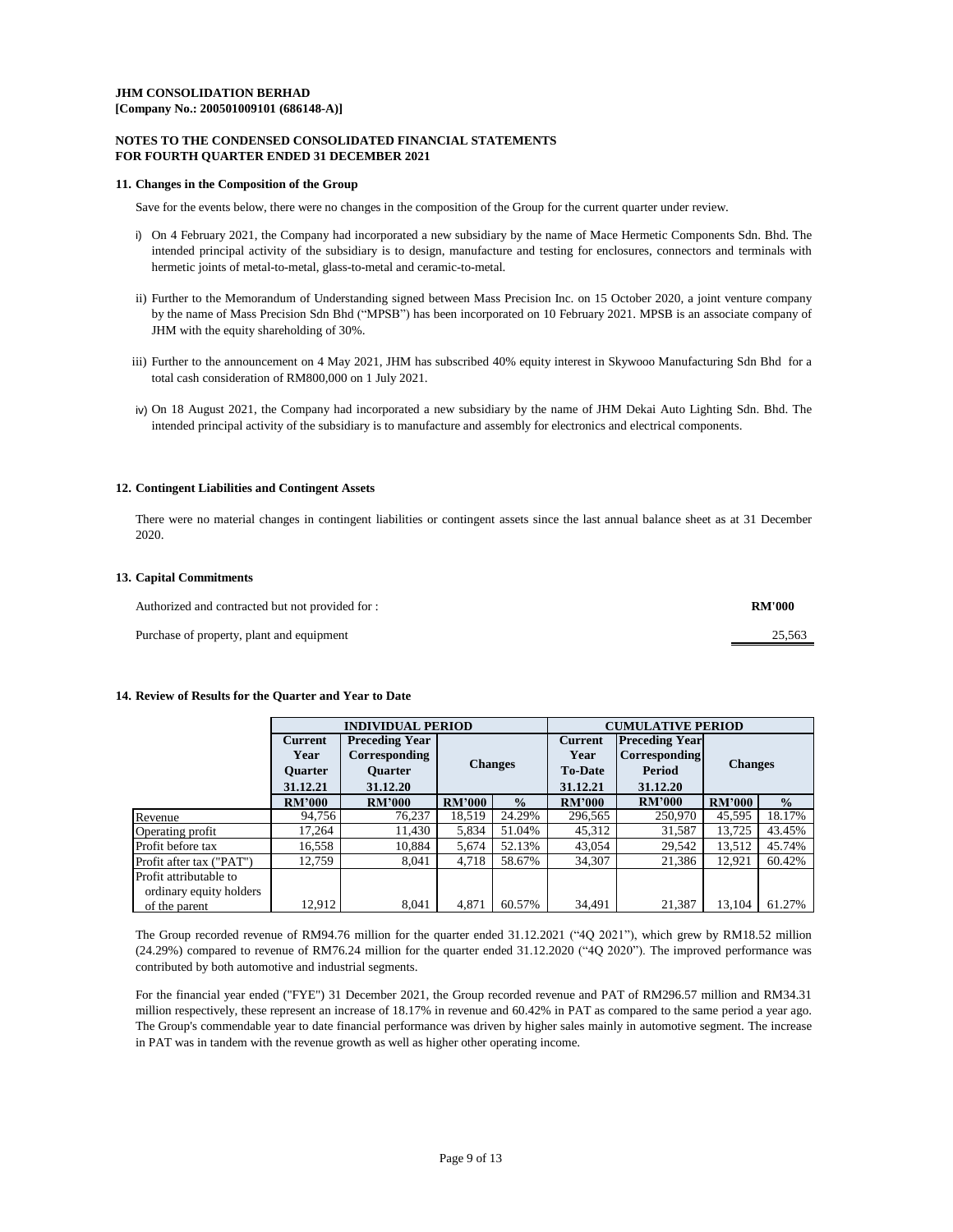#### **FOR FOURTH QUARTER ENDED 31 DECEMBER 2021 NOTES TO THE CONDENSED CONSOLIDATED FINANCIAL STATEMENTS**

#### **15. Comparison With Immediate Preceding Quarter's Results**

|                                                | <b>INDIVIDUAL OUARTER</b> |               |                |               |  |  |
|------------------------------------------------|---------------------------|---------------|----------------|---------------|--|--|
|                                                | 31.12.21                  | 30.09.21      | <b>Changes</b> |               |  |  |
|                                                | <b>RM'000</b>             | <b>RM'000</b> | <b>RM'000</b>  | $\frac{0}{2}$ |  |  |
| Revenue                                        | 94.756                    | 59.217        | 35,539         | 60.01%        |  |  |
| Operating profit                               | 17.264                    | 4.797         | 12.467         | 259.89%       |  |  |
| Profit before tax ("PBT")                      | 16.558                    | 4.278         | 12.280         | 287.05%       |  |  |
| Profit after tax ("PAT")                       | 12.759                    | 3.219         | 9.540          | 296.37%       |  |  |
| Profit attributable to ordinary equity holders |                           |               |                |               |  |  |
| of the parent                                  | 12.912                    | 3.249         | 9.663          | 297.41%       |  |  |

The Group posted revenue and PAT of RM94.76 million and RM12.76 million respectively for the current quarter under review as compared to the revenue and PAT of RM59.22 million and RM3.22 million respectively for the immediate preceding quarter. The stronger performance was mainly attributed to the increase in sales volume and supported by 100% workforce back to workplace for the current quarter under review.

#### **16. Statement of Financial Position review**

|                                  | As at                    | As at         |                |               |
|----------------------------------|--------------------------|---------------|----------------|---------------|
|                                  | 31.12.21                 | 31.12.20      | <b>Changes</b> |               |
|                                  | <b>RM'000</b>            | <b>RM'000</b> | <b>RM'000</b>  | <b>RM'000</b> |
| Inventories                      | 70.735                   | 34.578        | 36.157         | 104.57%       |
| Non-current assets held for sale | $\overline{\phantom{a}}$ | 5.096         | (5.096)        | $-100.00\%$   |

#### *Inventories*

The inventories was increased from RM34.58 million as at 31 December 2020 to RM70.74 million as at 31 December 2021. The increase was mainly due to the raw materials purchased to support the critical newly secured EV projects as well as demand surge in the following financial year.

#### *Non-current assets held for sale*

A wholly owned subsidiary of JHM had finalized the disposal of two (2) pieces of leasehold land with carrying amount of RM5.10 million in FYE2020 and the disposal was completed in FYE 2021.

#### **17. Statement of Cash Flow review**

|                                       | As at         | As at         |                |               |
|---------------------------------------|---------------|---------------|----------------|---------------|
|                                       | 31.12.21      | 31.12.20      | <b>Changes</b> |               |
|                                       | <b>RM'000</b> | <b>RM'000</b> | <b>RM'000</b>  | $\frac{0}{2}$ |
| Net cash generated from operating     |               |               |                |               |
| activities                            | 26,870        | 13.043        | 13.827         | 106.01%       |
| Net cash used in investing activities | (10, 215)     | (22.743)      | 12.528         | $-55.09%$     |
| Net cash used in financing activities | (377)         | (13,975)      | 13.598         | $-97.30%$     |

# *Operating activities*

The Group's net cash generated from operating activities remained positive at RM26.87 million for FYE 2021 despite increase in inventories of RM36.16 million.

#### *Investing activities*

The lower net cash used in investing activities for FYE 2021 mainly due to the offset of sales procced received from the disposal of two (2) pieces of leasehold land at RM7.84 million.

#### *Financing activities*

The lower net cash outflow in financing activities was mainly attributable from the offset of term loan drawdown during the FYE 2021.

#### **18. Commentary on Prospects**

The Covid-19 pandemic, manpower shortages and the supply chain disruption due from shipment delays remain the major concerns that may continue to affect the manufacturing operation. The Group will continues to tighten the Covid-19 Standard Operating Procedures at work place and taking appropriate measures and strategies to mitigate the business risk. Barring any unforeseen circumstances, the Board believes that the Group's prospects in the next financial year ending 31 December 2022 remains positive.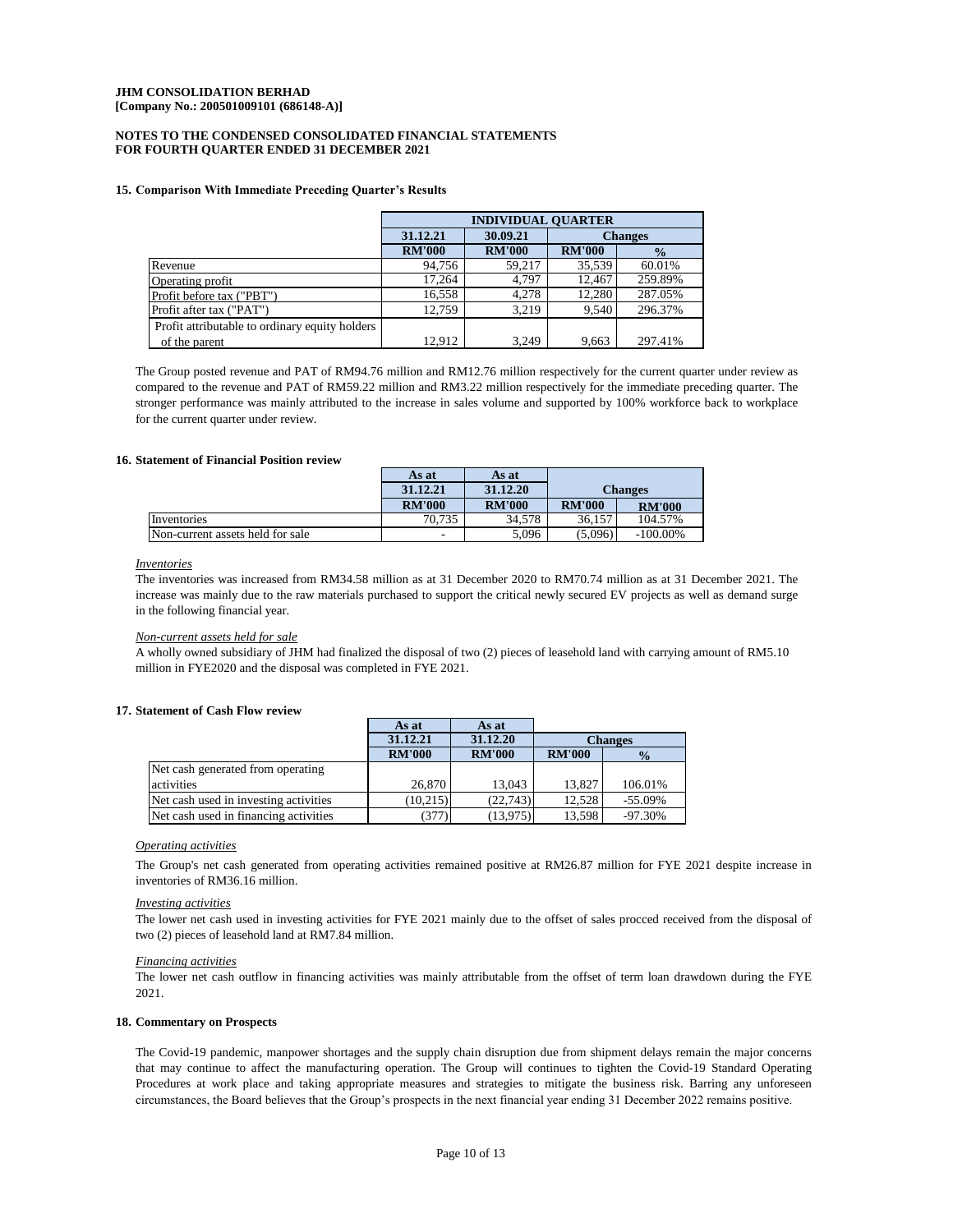## **NOTES TO THE CONDENSED CONSOLIDATED FINANCIAL STATEMENTS FOR FOURTH QUARTER ENDED 31 DECEMBER 2021**

## **19. Profit Forecast or Profit Guarantee**

JHM had on 28 September 2017 entered into the conditional share sale agreement ("SSA") with Ong Hock Seong, Chan Huai Leng and Tan Land Ghee (collectively referred to as "Vendors") for the acquisition of the 100% of the total issued shares in Mace Instrumentation Sdn Bhd ("MISB"). Pursuant to the terms and conditions of the SSA, the Vendors unconditionally and irrecoverably guarantee that the aggregate audited net profit after tax in respect of MISB for financial year ended 31 December 2018, 31 December 2019 and 31 December 2020 ("Aggregated Audited PAT") shall be RM21,000,000 ("Profit Guarantee").

As the Aggregated Audited PAT was recorded at RM17,536,206, there is a shortfall of RM3,463,794 ("Shortfall Amount") in the profit guarantee provided by the Vendors. Therefore, JHM had on 28 May 2021 requested the Vendors to pay the Shortfall Amount within fourteen (14) business days from 28 May 2021 to MISB.

MISB had received the Shortfall Amount from the Vendors and it was taken into the second quarter financial report.

| 20. Tax expenses                                 | <b>Current Year</b><br><b>Ouarter</b><br>31.12.21<br><b>RM'000</b> | <b>Current Year</b><br><b>To Date</b><br>31.12.21<br><b>RM'000</b> |  |
|--------------------------------------------------|--------------------------------------------------------------------|--------------------------------------------------------------------|--|
| Tax expenses comprise the following :            |                                                                    |                                                                    |  |
| Based on results for the period<br>- Current tax | 3.799                                                              | 8.747                                                              |  |

#### **21. Corporate Proposals**

Save as below, there was no corporate proposal announced but not completed as at the date of this report.

On 15 December 2021, the Board announced that the Company proposes to undertake a private placement of up to 10% of the total number of issued shares of JHM ("Proposed Private Placement") to third party investors to be identified and at an issue price to be determined later. The Company has submitted the application to Bursa Securities for the listing and quotation of up to 55,760,000 Placement Shares to be issued pursuant to the Proposed Private Placement on the Main Market of Bursa Securities. Bursa Securities had, vide its letter dated 29 December 2021, approved the Proposed Private Placement.

#### **22. Group Borrowings And Debt Securities**

Particulars of the Group's borrowings are as follow:-

|                     | As at 31 December 2021        |             |                  |                    |                  |             |
|---------------------|-------------------------------|-------------|------------------|--------------------|------------------|-------------|
|                     | <b>Short term</b>             |             | Long term        |                    | <b>Total</b>     |             |
|                     | Foreign <sup>*</sup><br>'000' | RM<br>'000' | Foreign<br>'000' | <b>RM</b><br>'000' | Foreign<br>'000' | RM<br>'000' |
| Secured:            |                               |             |                  |                    |                  |             |
| Hire purchase loans |                               | 6,319       |                  | 11,125             |                  | 17,444      |
| Banker acceptance   |                               | 11,911      |                  |                    |                  | 11,911      |
| Term Loan           | 3,502                         | 2,761       | 26.488           | 16,575             | 29,990           | 19,336      |
| Unsecured:          |                               |             |                  |                    |                  |             |
| Bank overdraft      |                               |             |                  |                    |                  |             |
|                     | 3,502                         | 20,991      | 26,488           | 27,700             | 29,990           | 48,691      |

\* Exchange rate @ RM4.165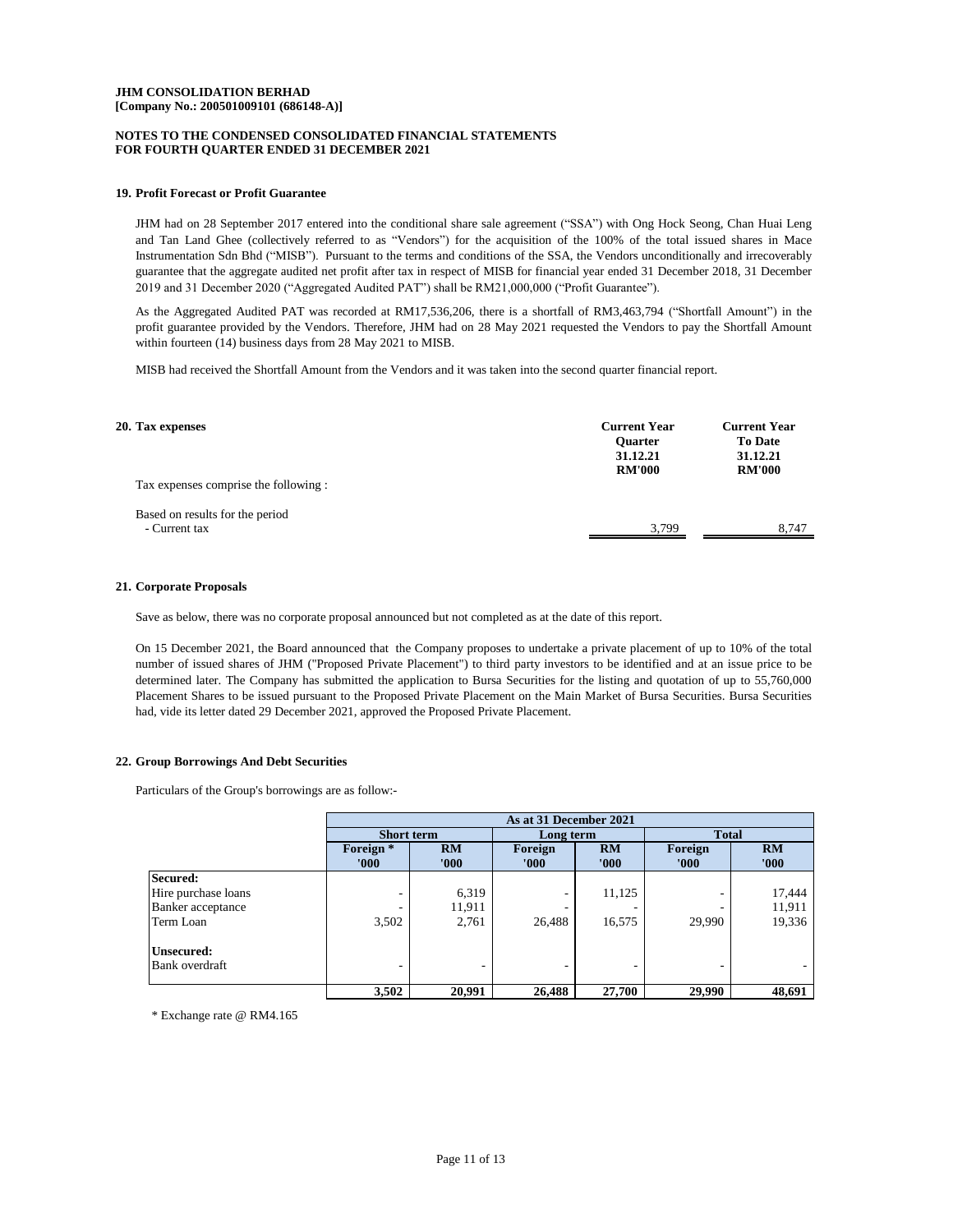# **NOTES TO THE CONDENSED CONSOLIDATED FINANCIAL STATEMENTS FOR FOURTH QUARTER ENDED 31 DECEMBER 2021**

## **22. Group Borrowings And Debt Securities (Cont'd)**

Particulars of the Group's borrowings are as follow:-

|                     | As at 31 December 2020 |             |                  |             |                          |             |
|---------------------|------------------------|-------------|------------------|-------------|--------------------------|-------------|
|                     | <b>Short term</b>      |             | Long term        |             | <b>Total</b>             |             |
|                     | Foreign<br>'000'       | RM<br>'000' | Foreign<br>'000' | RM<br>'000' | Foreign<br>'000'         | RM<br>'000' |
| Secured:            |                        |             |                  |             |                          |             |
| Hire purchase loans | ۰                      | 6,312       | -                | 13,409      | $\overline{\phantom{a}}$ | 19,721      |
| Banker acceptance   | ۰                      | 11,183      | ۰                |             | $\overline{\phantom{a}}$ | 11,183      |
| Term Loan           | ۰                      | 2,701       |                  | 19.329      | -                        | 22,030      |
| Unsecured:          |                        |             |                  |             |                          |             |
| Bank overdraft      | -                      | 1,804       | ۰                |             | -                        | 1,804       |
|                     | $\blacksquare$         | 22,000      |                  | 32,738      | $\blacksquare$           | 54,738      |

# **23. Dividend Payable**

No dividend has been recommended for the current quarter under review.

# **24. Profit before tax**

| Profit before tax is derived from<br>after charging/(crediting) | <b>Current</b><br><b>Ouarter</b><br>31.12.21<br><b>RM'000</b> | Year<br><b>To Date</b><br>31.12.21<br><b>RM'000</b> | Year<br><b>To Date</b><br>31.12.20<br><b>RM'000</b> |
|-----------------------------------------------------------------|---------------------------------------------------------------|-----------------------------------------------------|-----------------------------------------------------|
| Depreciation of property, plant and equipment                   | 2,827                                                         | 12.368                                              | 10,846                                              |
| Depreciation of right-of-use assets                             | 367                                                           | 957                                                 | 784                                                 |
| Gain on disposal of property, plant and equipment               |                                                               | (2,743)                                             | (15)                                                |
| Interest expense                                                | 470                                                           | 1,895                                               | 1,906                                               |
| Interest expense on lease liabilities                           | 23                                                            | 116                                                 | 139                                                 |
| Interest income                                                 | (210)                                                         | (404)                                               | (470)                                               |
| Property, plant and equipment written off                       | 2                                                             |                                                     | 94                                                  |
| Realized loss / (gain) on foreign exchange                      | 1.014                                                         | 1,468                                               | (768)                                               |
| Unrealized loss $/$ (gain) on foreign exchange                  | 1.023                                                         | (4, 447)                                            | 3,184                                               |

Other than the above items, there were no impairment of assets, gain or loss on disposal of quoted or unquoted investments, gain or loss on derivatives and exceptional items for the current quarter and financial period ended 31 December 2021.